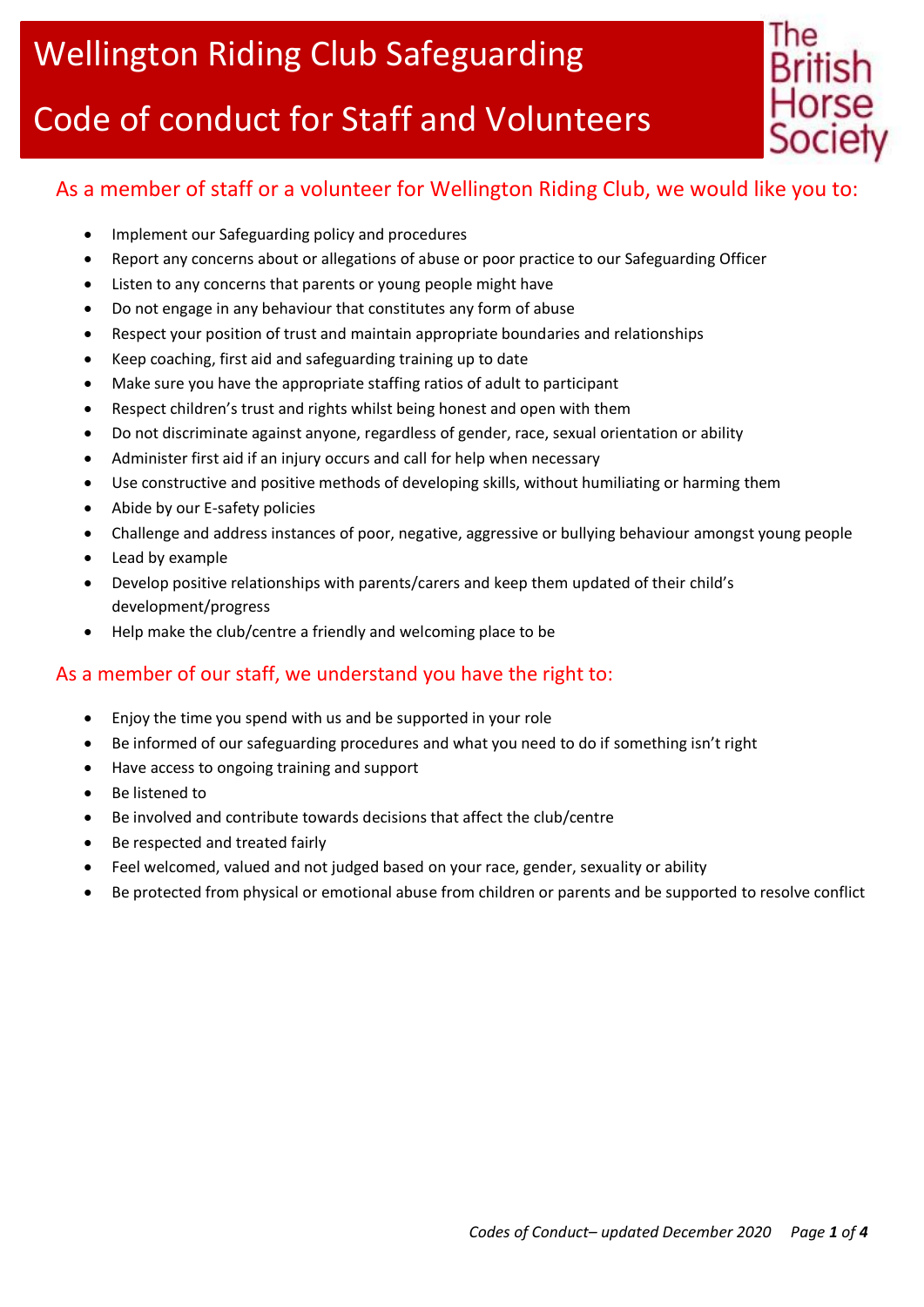

All horse events welcome spectators – your enthusiasm and support encourages all participants. Your actions influence the mood of the riders and the competition.

## Wellington Riding Club would like you to:

- Treat officials and staff members with respect, however much you disagree with their decision
- Behave responsibility and speak out if something isn't right
- Encourage all riders and applaud their efforts
- Treat competitors, other spectators and event staff with respect and appreciate their level of skill and talent
- Respect and celebrate difference and do not discriminate against anyone else on the grounds of gender, race, sexual orientation or ability
- Only enter the riding area or arena during a lesson or competition unless asked to do so by the Instructor or Organiser

**We expect all those attending our event/activity to follow the behaviours and requests of this code. If someone contradicts any of the points above, we will address the problem straight away and aim to resolve the issue.**

**Continued issues may result in us regrettably asking you to leave the event or activity permanently.**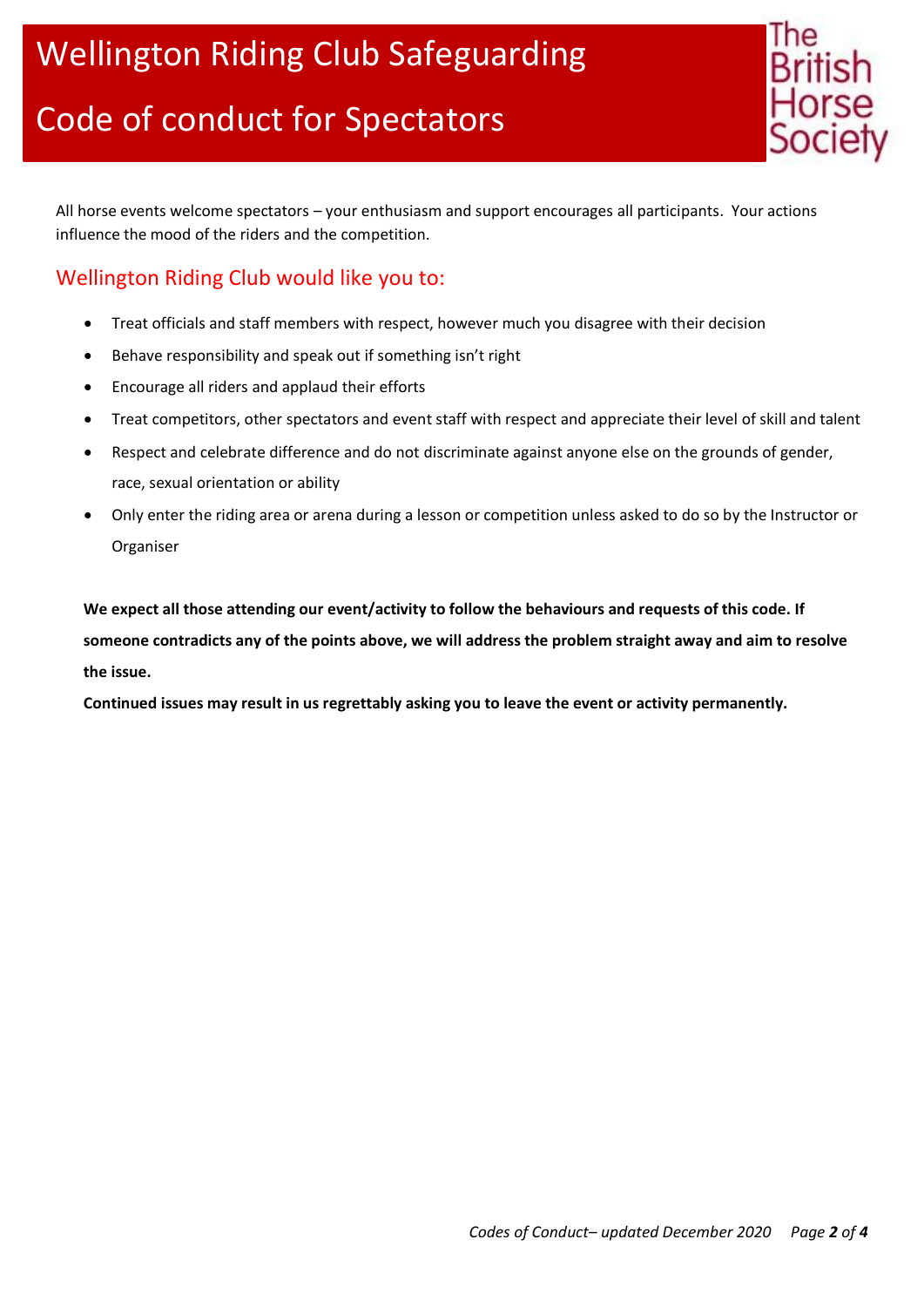# Code of conduct for Parents and Carers



## As a parent/carer of a child taking part in an activity at Wellington Riding Club, we would like you to:

## The essentials

- Make sure your child has the correct clothes for the session and weather, as well as enough food and drink
- Try to make sure your child arrives to the sessions on time and is picked up promptly, if you are running late please let a member of staff know or if your child is going home with someone else
- Complete all consent, contact and medical forms and update us straight away if there are any changes
- Make sure your child wears any protective kit we provide them with
- Maintain a good relationship with your child's coach/trainer and keep up to date with your child's progress
- Talk to us if you have any concerns

#### Behaviour

- Try to learn about your child's sport and what it means to them
- Take the time to talk to your child about what you both want out of the sport
- Remember that children gain a wide range of benefits from sport, like making friends, getting exercise and developing skills
- Listen when your child says they do not want to do something
- Behave positively when watching your child, offer encouragement
- The way you react can affect not only your child but others too
- Lead by example when it comes to behaviour
- Use social media responsibly
- Encourage your child to abide by the rules
- Ensure that your child understands the code of conduct

### As a parent/carer, we understand you have the right to:

- Be assured that your child is safeguarded during their time with us
- See any of our policies and procedures at any time
- Know who the safeguarding officer is and have their contact details
- Know what training and qualifications our staff have
- Be informed of any problems or concerns relating to your child
- Know what happens if there is an accident or injury
- Have your consent sought for anything outside of our initial consent, such as trips or photography